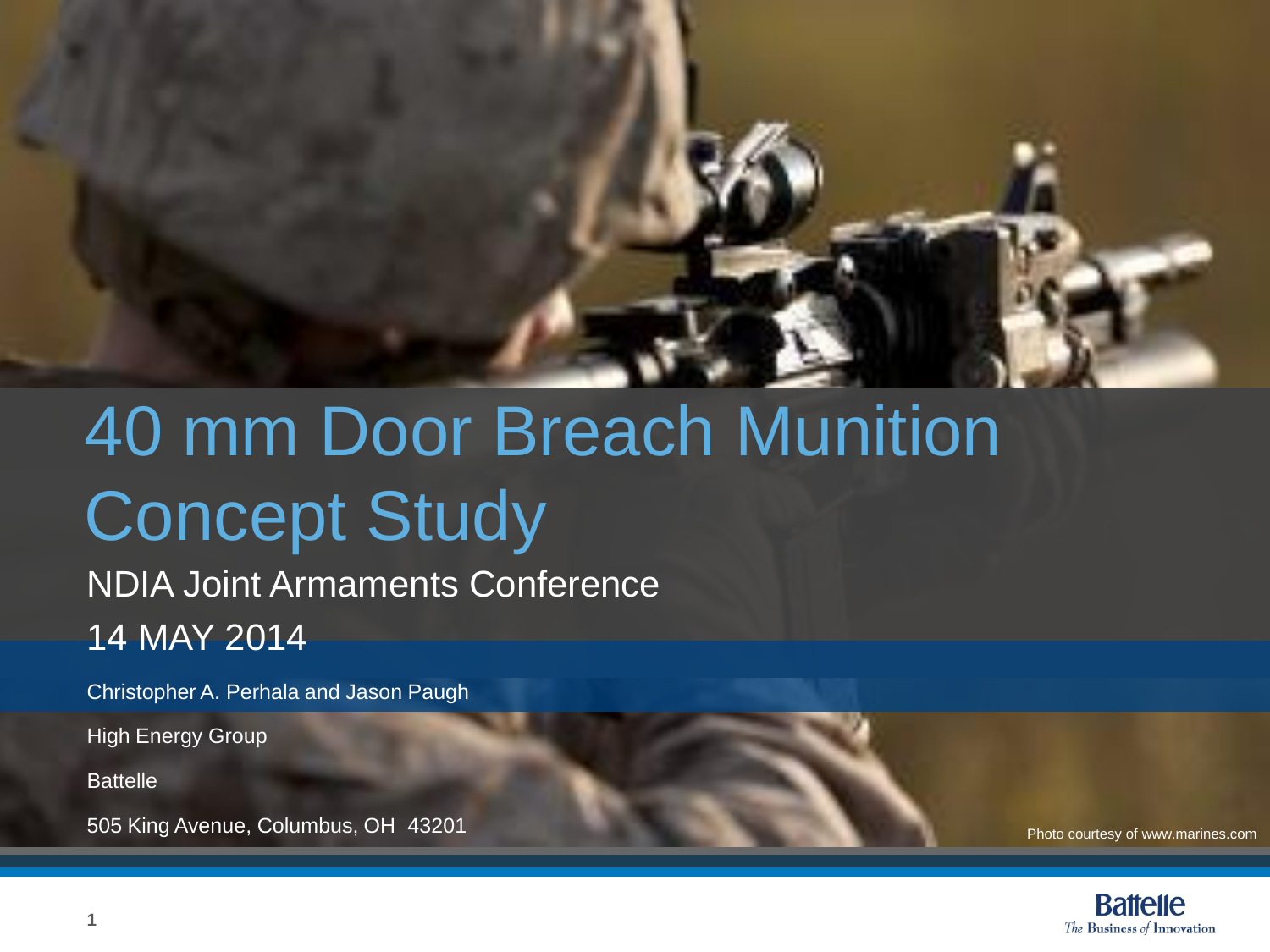### **Acknowledgements**

**Work supported by RDAR-EIJ**

#### **Army Research and Development Engineering Center (ARDEC)**

#### **Picatinny, New Jersey**

#### **under**

#### **USG contract DOTC-12-06-INIT025**





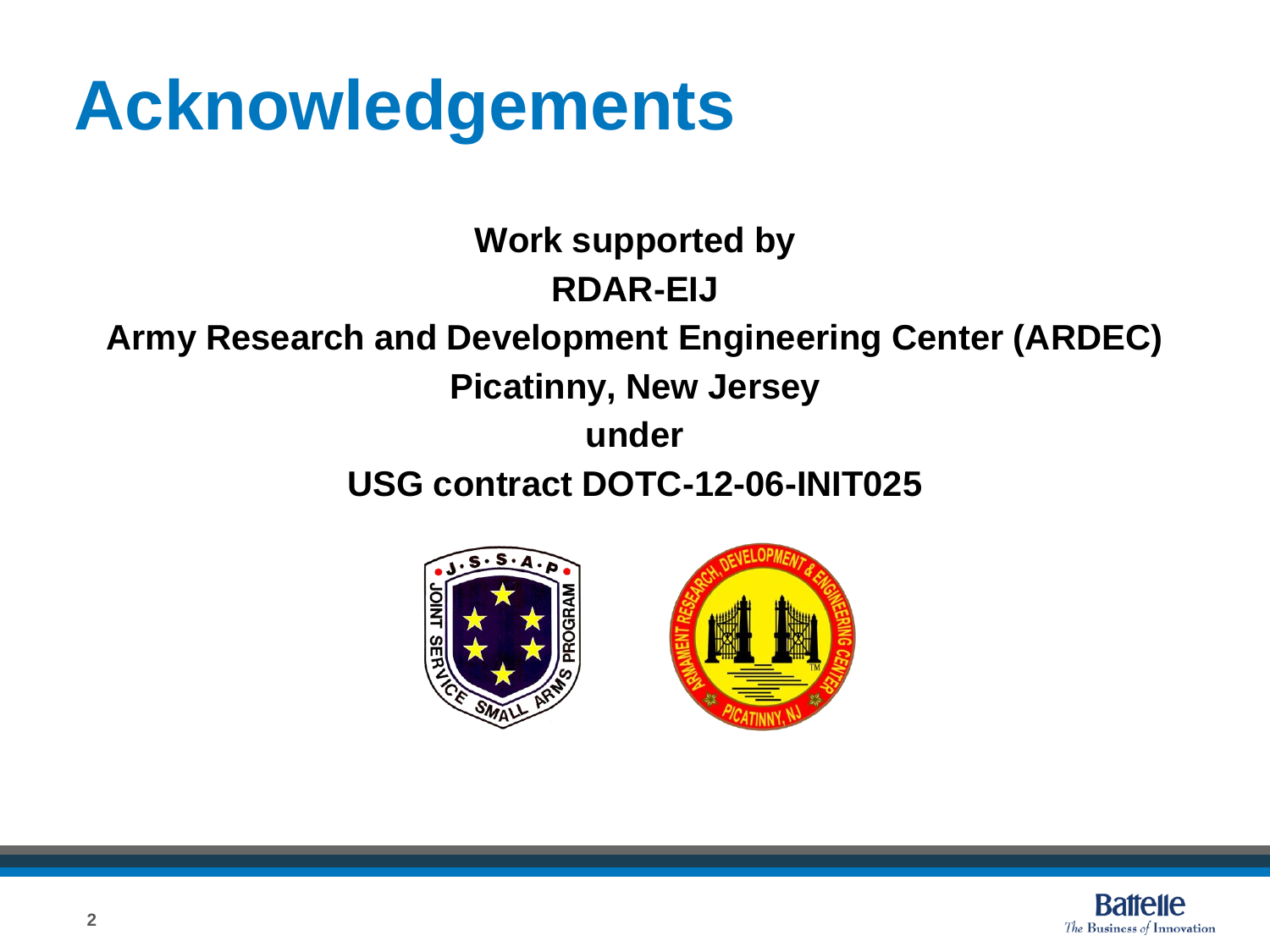# **Briefing Outline**

- Background
- Objectives & Scope
- Concept Attributes
- Design Constraints
- Approach
	- **Formulation Research**
	- **Impulse Tests**
	- **Breaching Tests**
- Summary

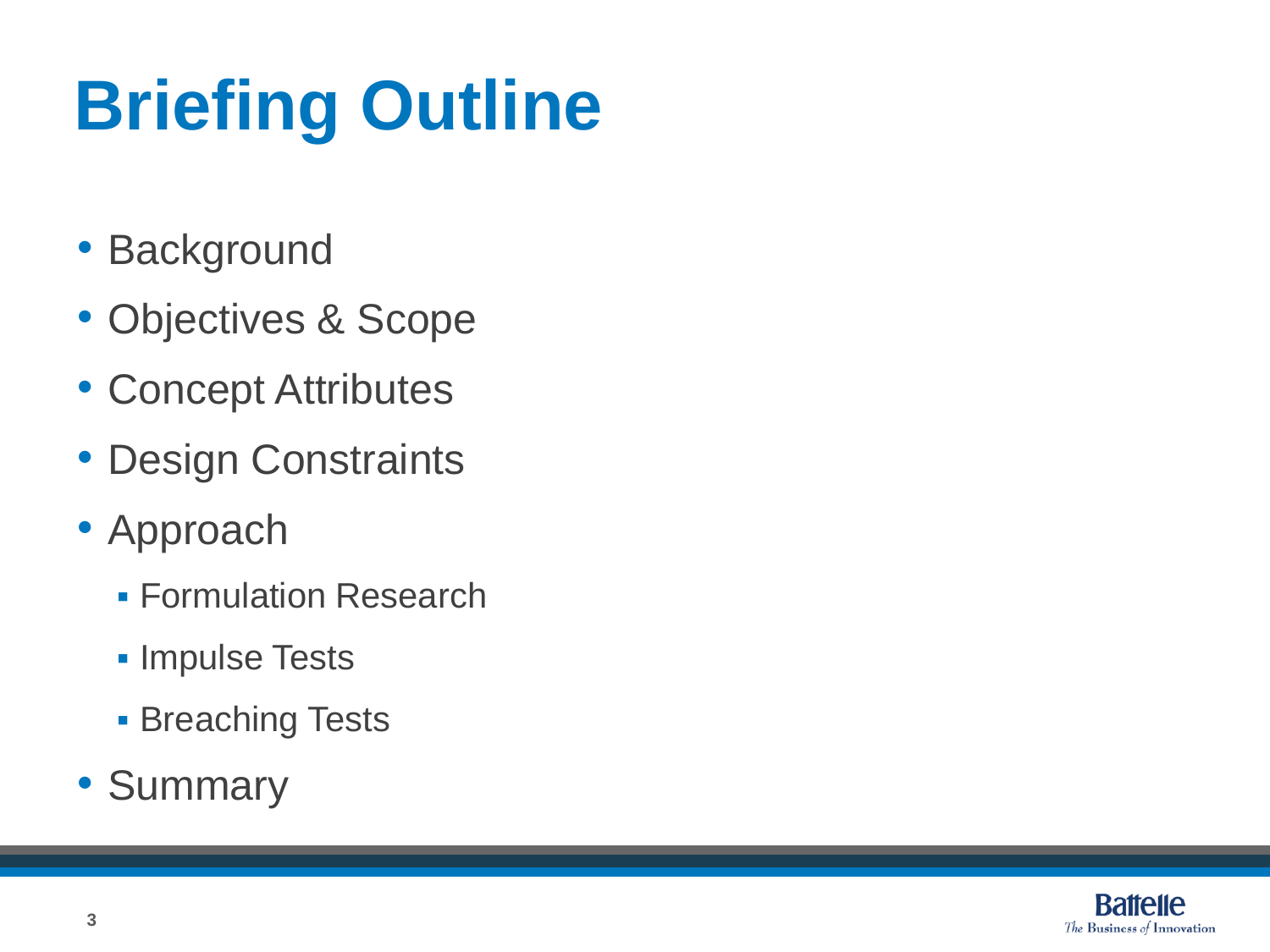## **Background**

- US forces need standoff door breaching capability
- Ability to maneuver is key to mission success for MOUT
- New solutions should increase standoff and decrease time to complete mission compared to current methods and techniques

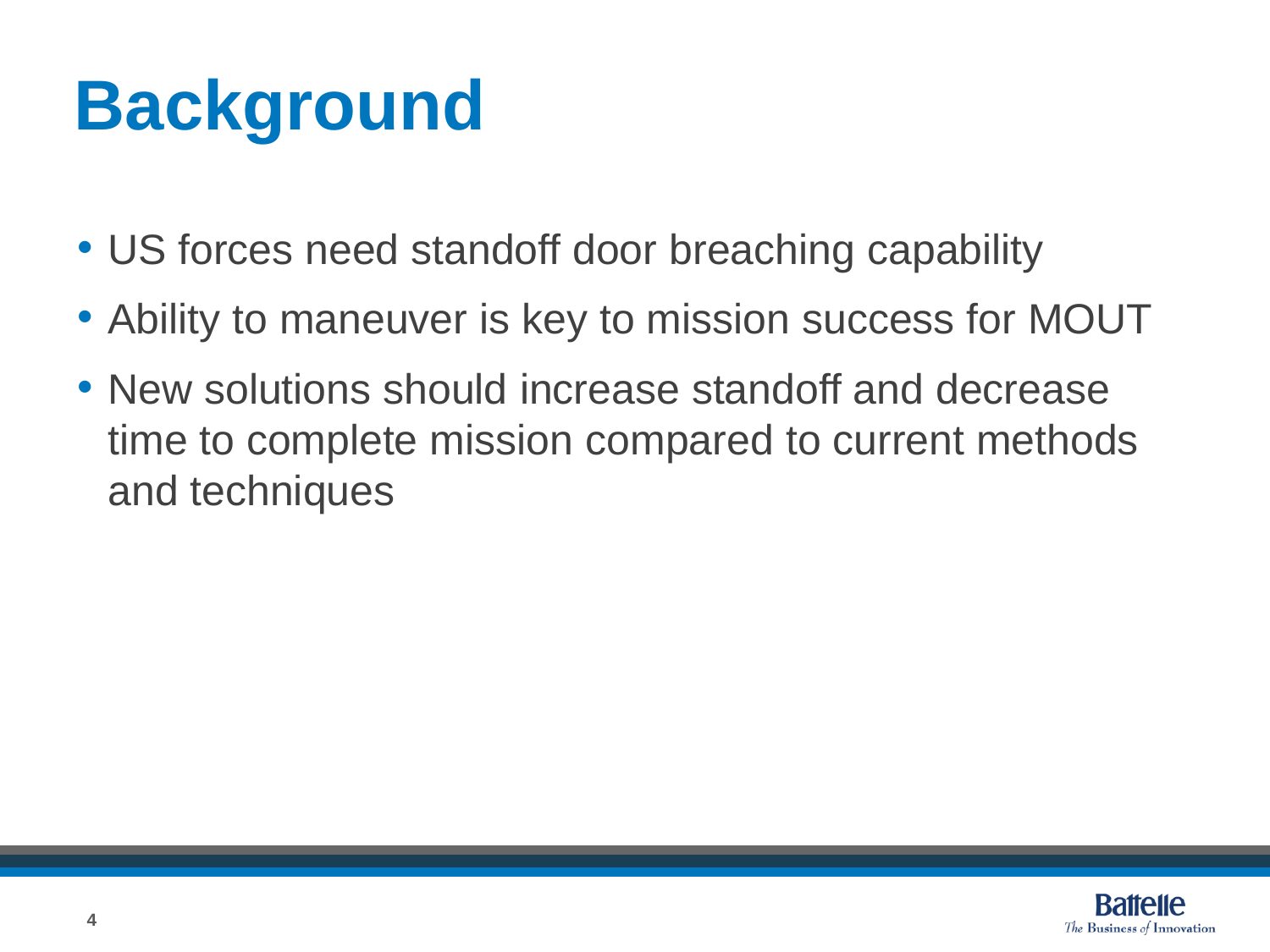## **Objectives & Scope**

- Objectives
	- Conduct proof-of-concept testing to demonstrate feasibility of 40 DBM as a door breaching technology
	- Establish design feasibility of EFI-based initiation system

#### • Scope

- Load laboratory surrogates representing 40 DBM prototypes with enhanced impulse explosive mixtures and standard HE
- Conduct static proof of concept in the lab
	- − Defeat standard solid wood and/or mild steel door with bolt and two hinges (threshold)
- Conduct preliminary design analysis of EFI-based initiation system

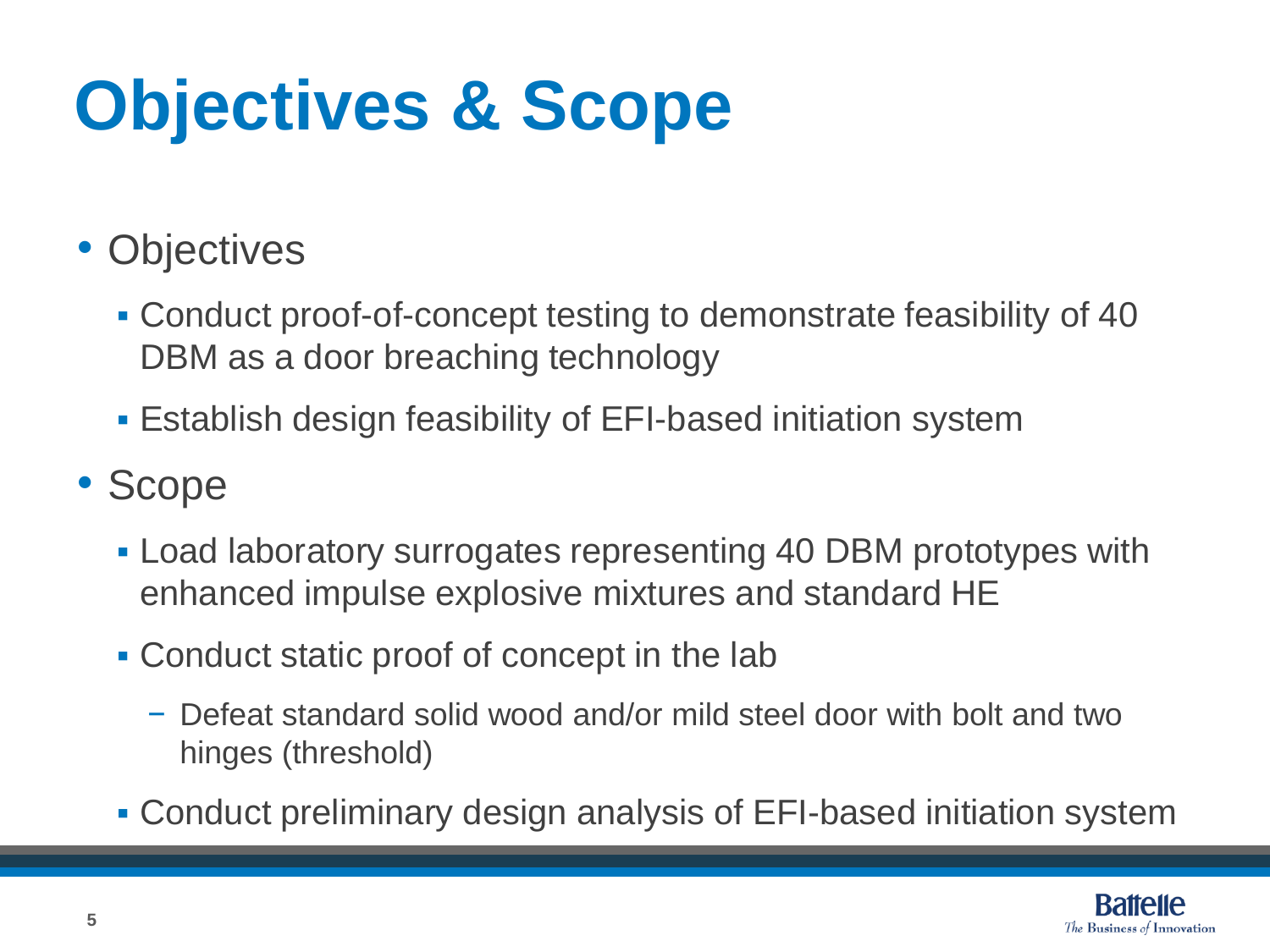## **Concept Attributes**

- Revolutionary vs. Evolutionary
	- Uses enhanced impulse explosive mixtures to achieve increased near field effects for door breaching while reducing Net Explosive Weight (NEW) in munition
	- Contained in low velocity 40mm munition
	- Explosive foil initiator (EFI) technology for high accuracy and safety
	- Decreases bulk/weight compared to existing breaching methods
	- **Electronic fuze may permit multi-mode capability**
- Increased range and decreased time to complete mission
	- Extends effective range of current standoff technology
	- **Eliminates need to approach doors with hand-emplaced charges**
	- Decreases safe separation distance by using enhanced impulse formulations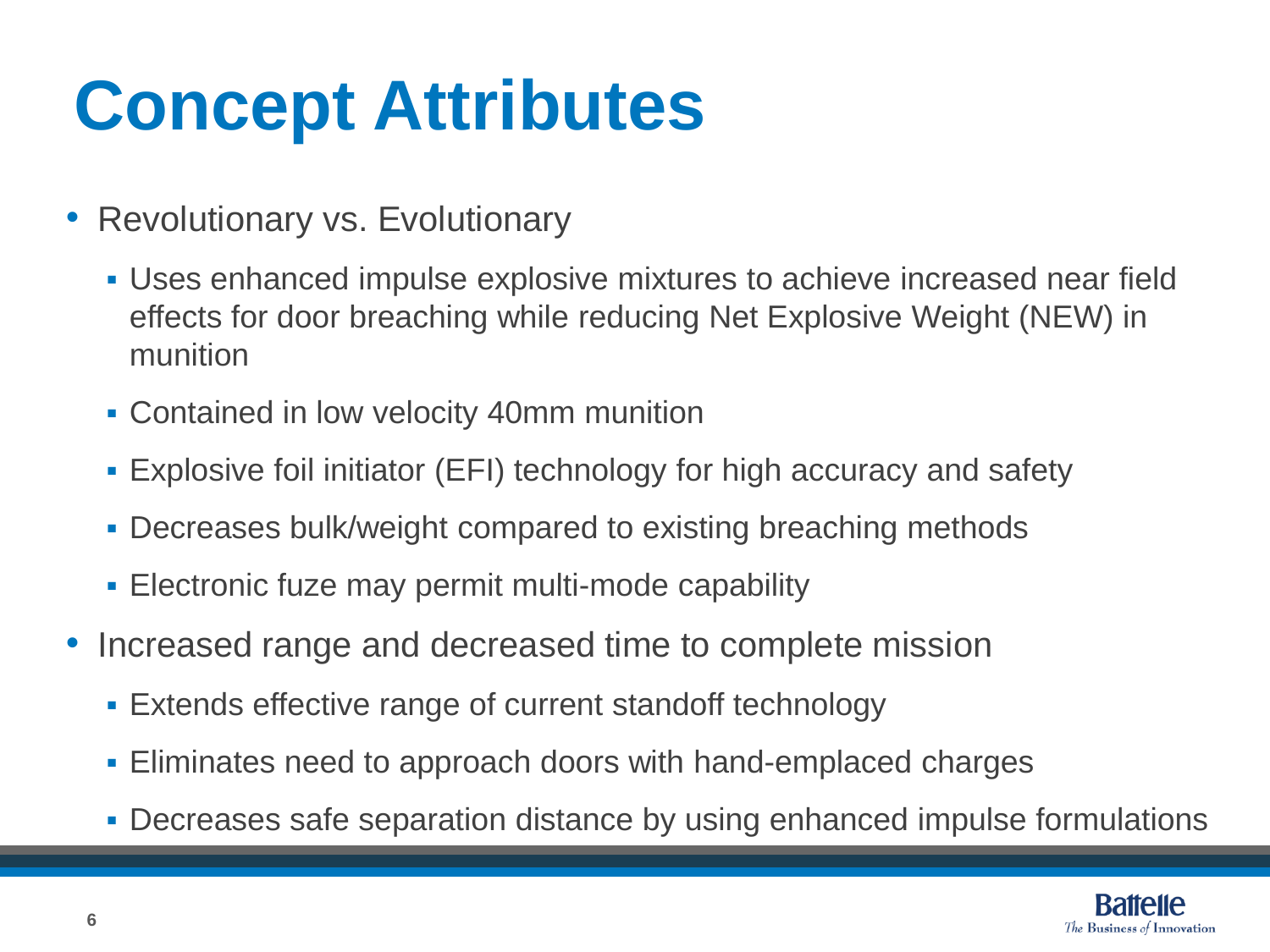# **Design Constraints**

#### • Charge Volume

- Explosive charge must fit into the payload volume of an existing 40mm grenade (e.g., M662)
- Allowance for fuzing
- Charge Mass
	- **High impulse explosive mixture**
	- Total Net Explosive Weight (NEW), impulse, and breaching performance comparable to GREM 120 (120 g of PBXN-109)
- Build and test laboratory surrogates of the 40 DBM
	- **Lab surrogate must be no larger than M662**
	- **Lab surrogate must be able to breach commonly encountered** doors (simple wood and steel doors – no barricades)

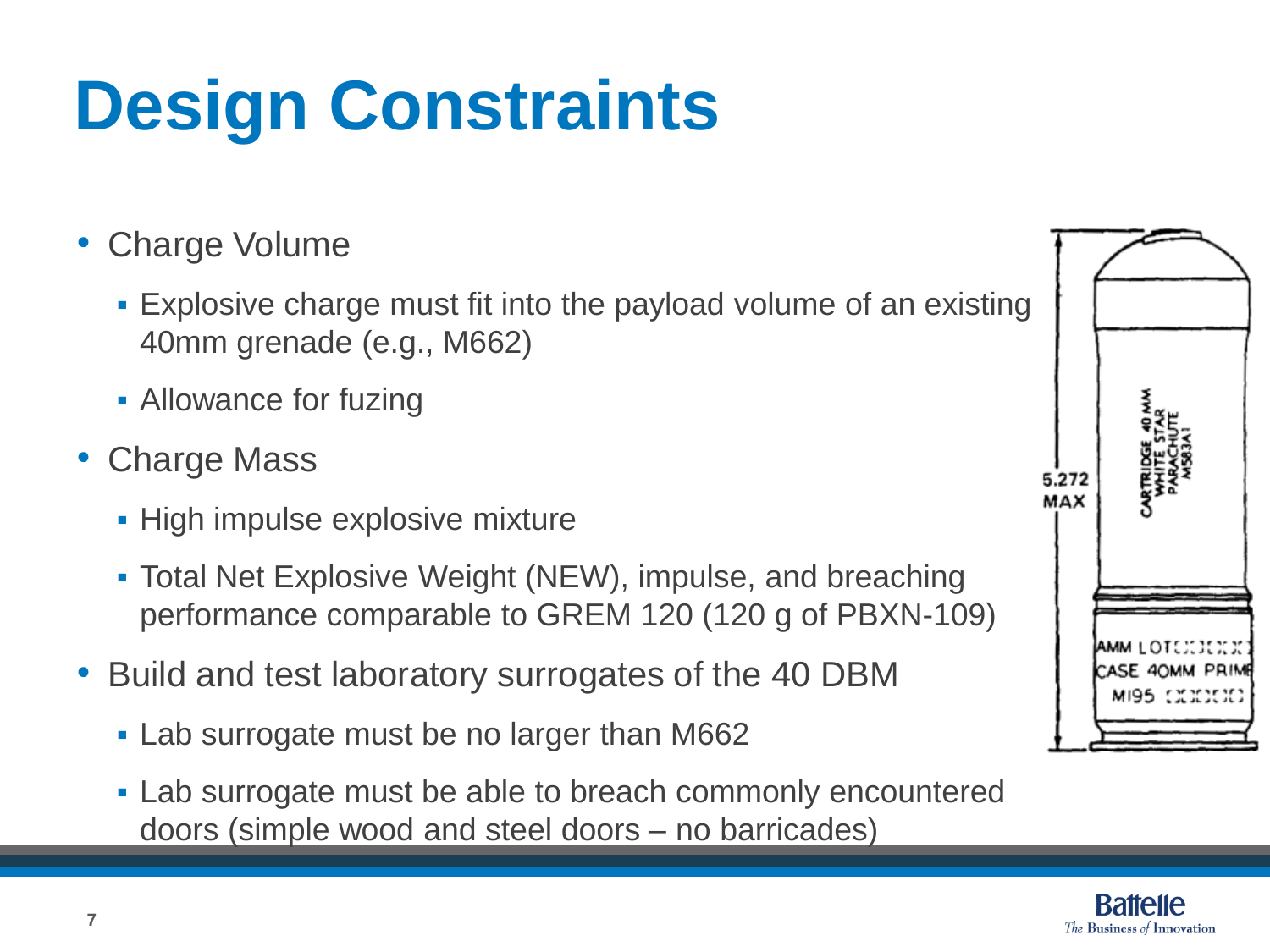## **Approach**

- Formulation Research
	- Three different loads (baseline and two enhanced)
- Impulse Tests of Novel Formulations
	- Fabricate, load, test, and down select preferred formulation
- Develop Concept Models
	- Check form / fit / function
	- Preliminary design analysis of fuze EFI-based concept for space claims
- Static Breaching Tests
	- Breaching tests against commercially available external wood and steel doors

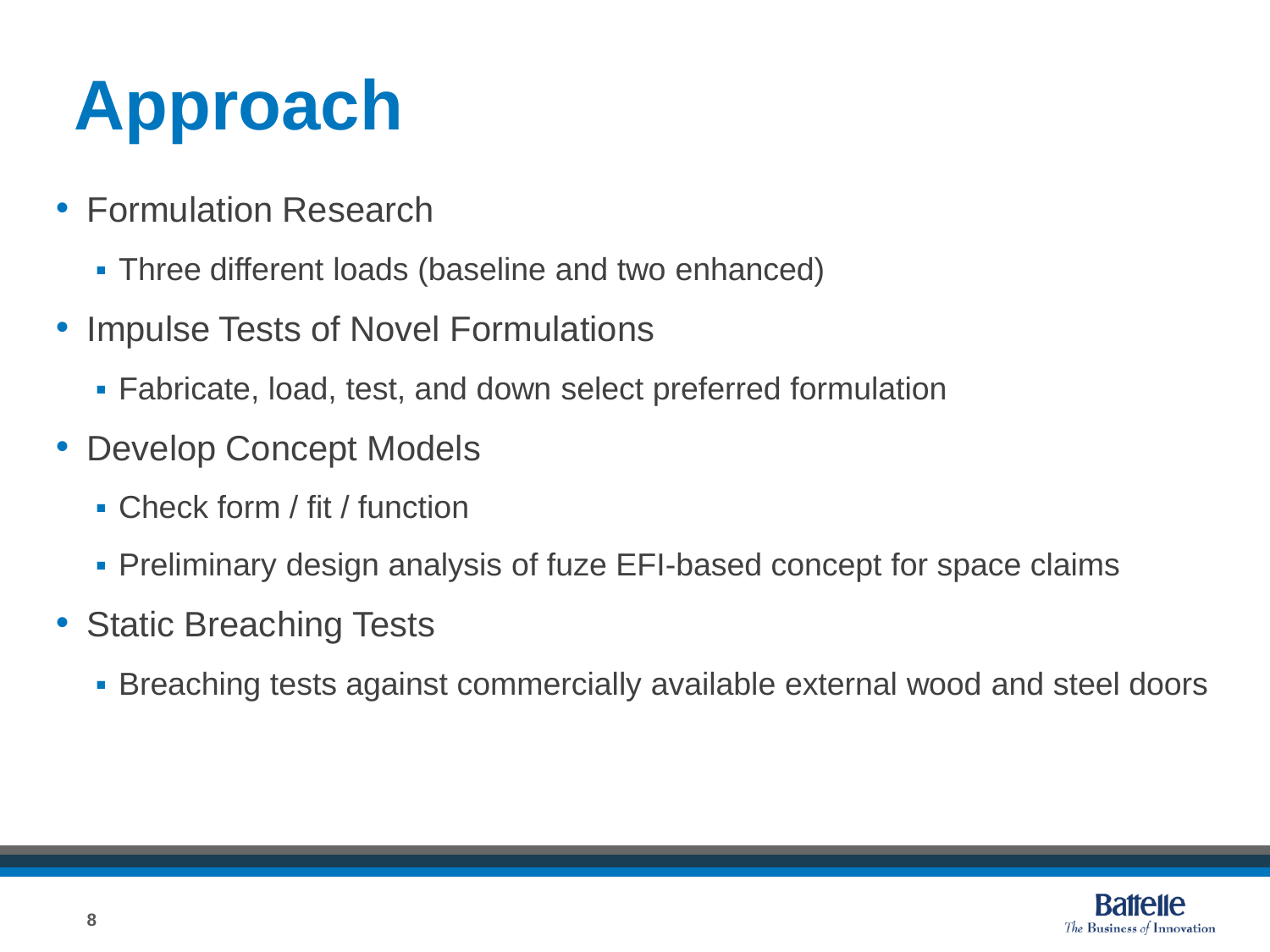### **Formulation Research**

- Determined maximum NEW for test charge will be ~120 g
	- Based on internal volume of 40mm ammo (M662)
	- NEW dependent on amount of impulse enhancing additives
		- − Additives displace explosive while maintaining or increasing impulse delivered to target
- Investigated three explosives
	- Baseline: Comp A-3 (91% RDX and 9% polyethylene)
	- Two enhanced impulse formulation types

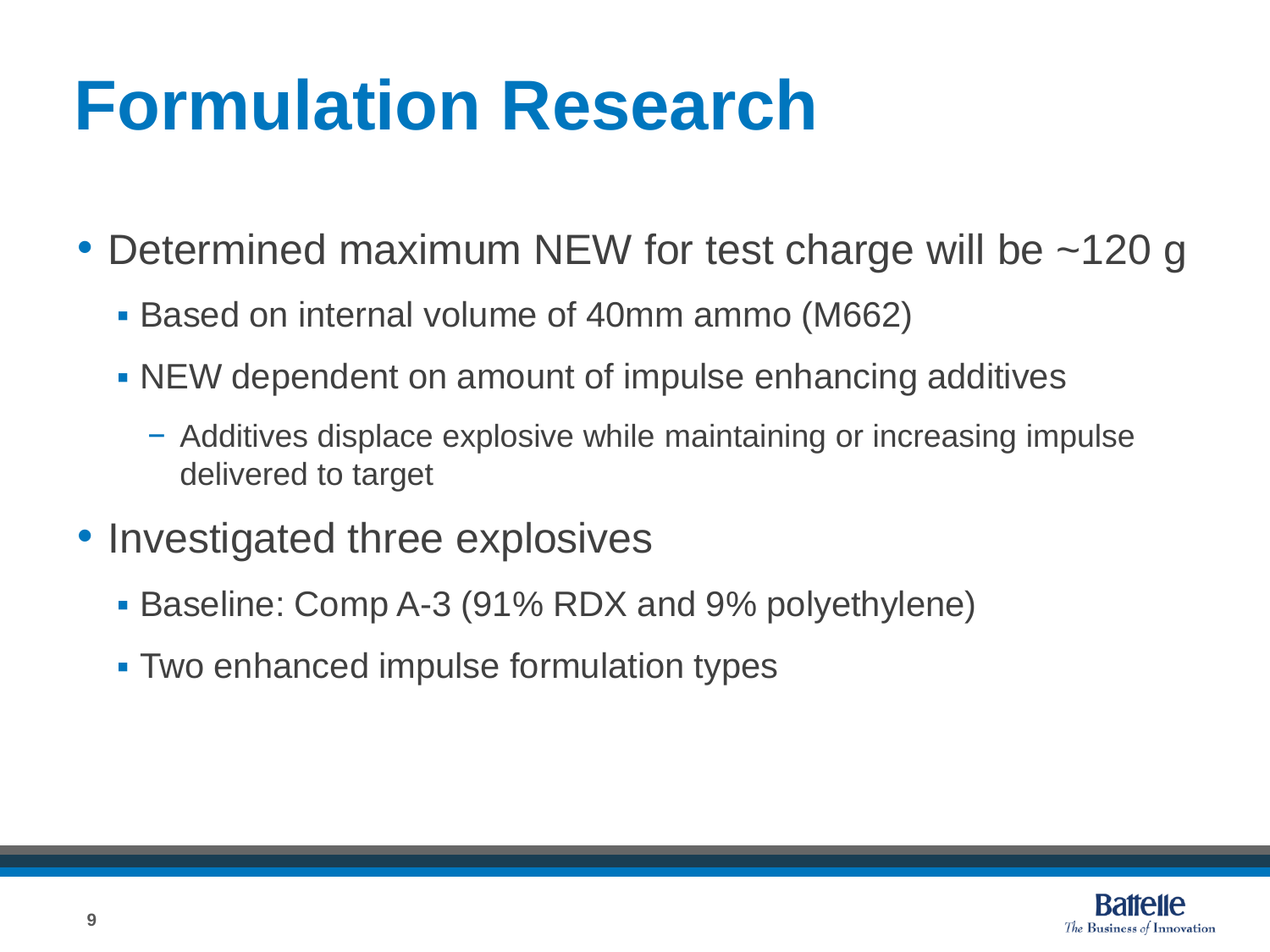### **Impulse Test Background**

- Average velocity of steel plate measured with high speed camera and fiducial over the first two feet of travel
- Steel plate, 12 x 12 x 1 in.; dropped into sand pit
- Impulse delivered to plate measured by plate travel distance over time to drop into sand pit

Impulse = 
$$
\int F(t)dt = \Delta(mv)
$$
  

$$
t = \sqrt{\frac{2h}{g}}
$$

$$
v = \frac{d}{t}
$$

**Where** 

- $d =$  plate travel distance
- $F(t)$  = force-time function (blast)
- $g =$  gravitational acceleration
- $h =$  height of plate drop
- $m =$  plate mass
- $t = time$
- $v =$  average plate velocity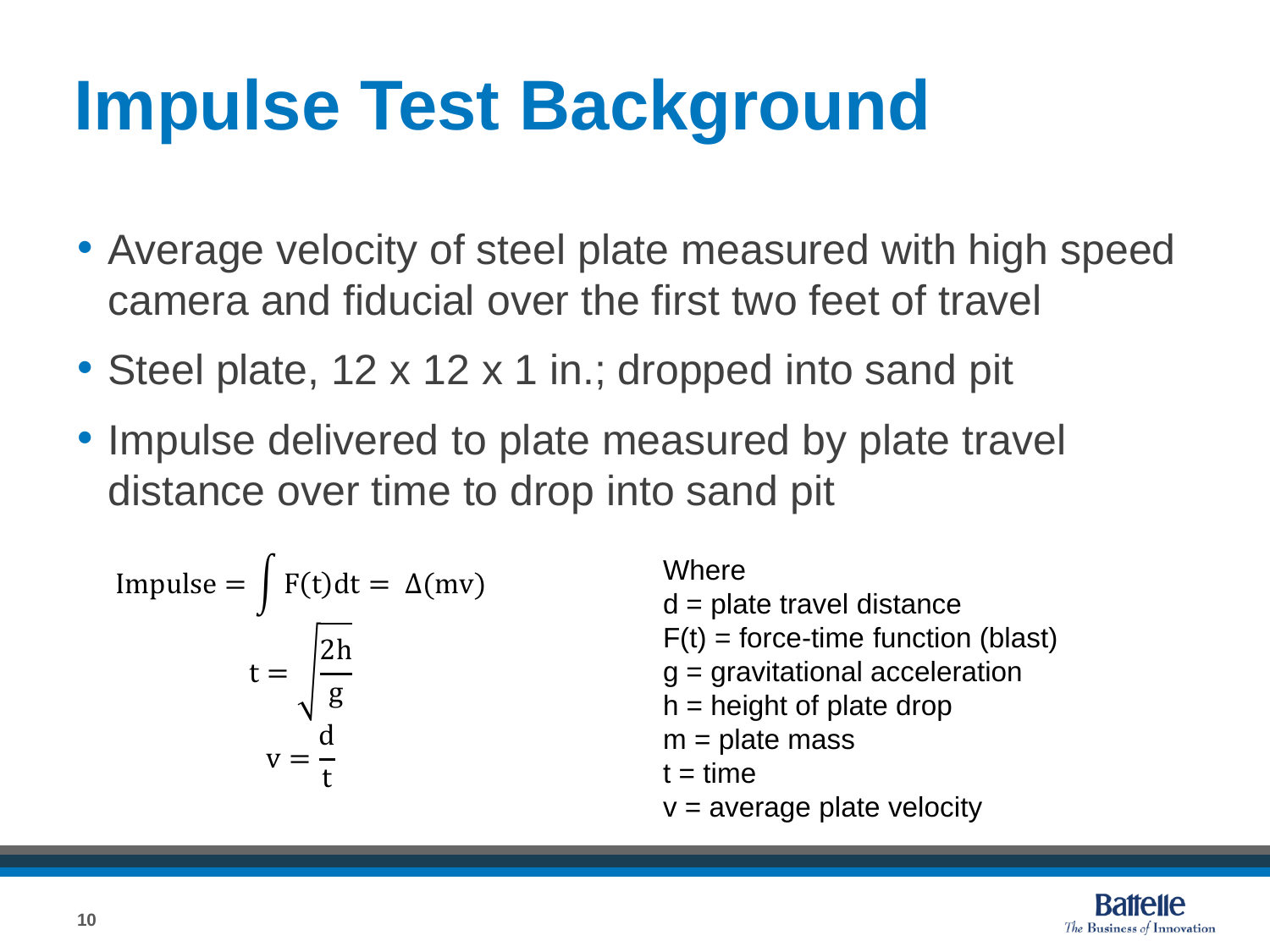### **Impulse Test Setup**





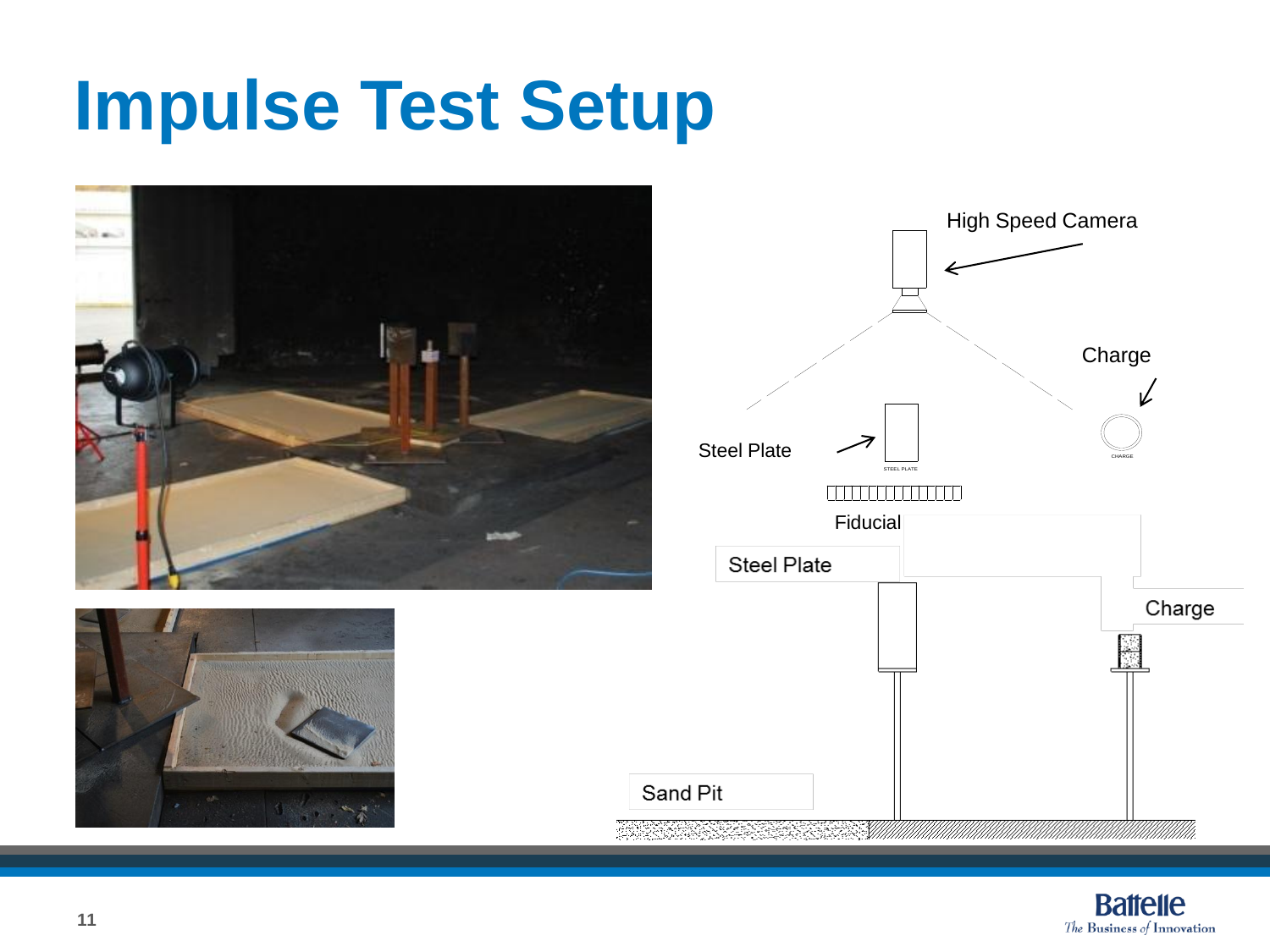## **Impulse Test Results**

- Impulse can be maintained or increased by additives with lower NEW
- Too much additive decreases impulse or prevents detonation
- The 'best' formulation increased impulse 42% over bare explosive



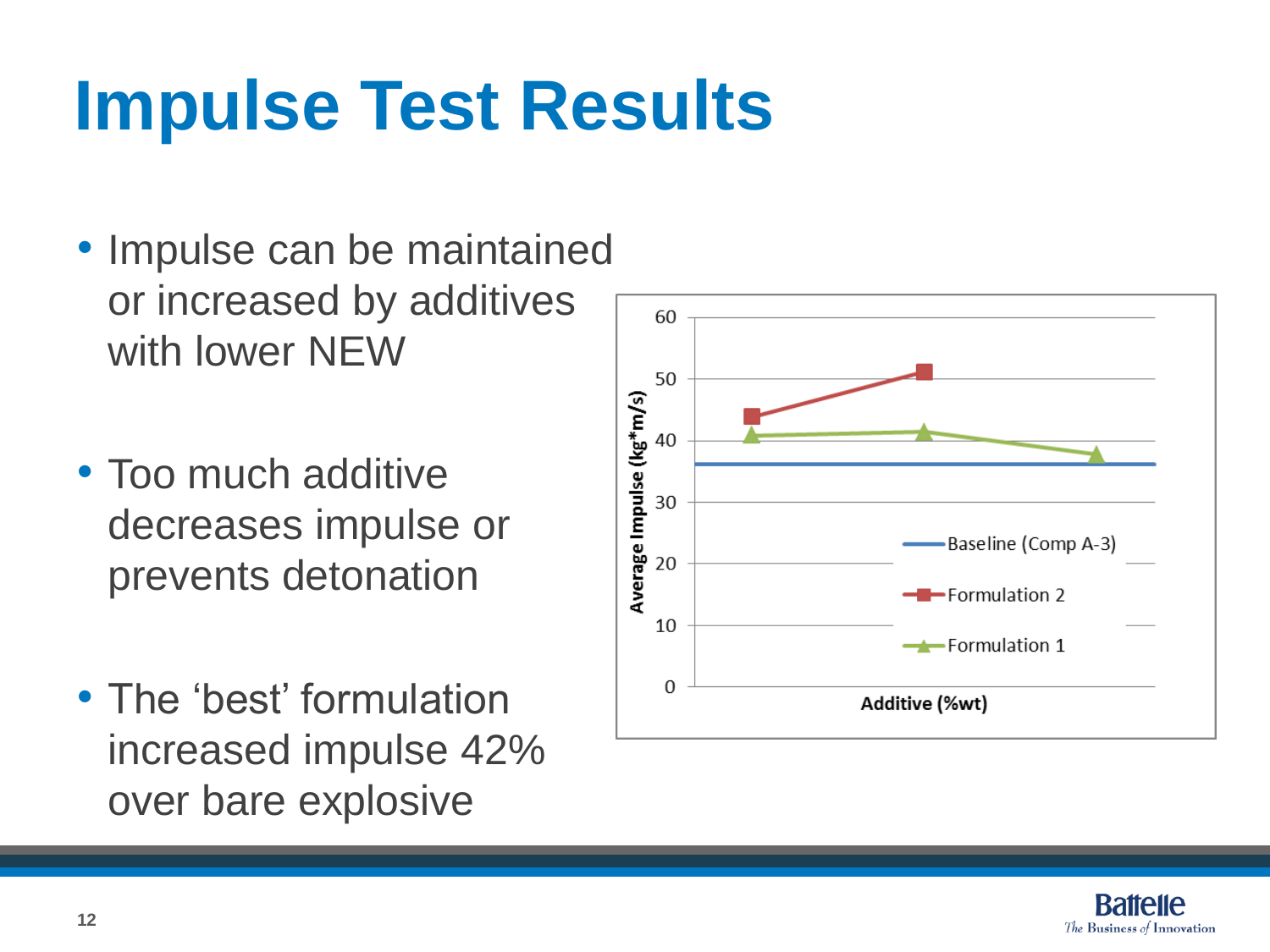## **Breaching Test Conditions**

- Three door types used in standard frames
	- Wooden residential external door (slab/particle filled)
	- Steel residential external door (wood and foam filled)
	- Steel commercial door (16 gauge steel, foam filled)
- Two explosive formulas
	- Plain Comp A-3
	- Enhanced impulse Comp A-3
- Measured impulse delivered to door for each test

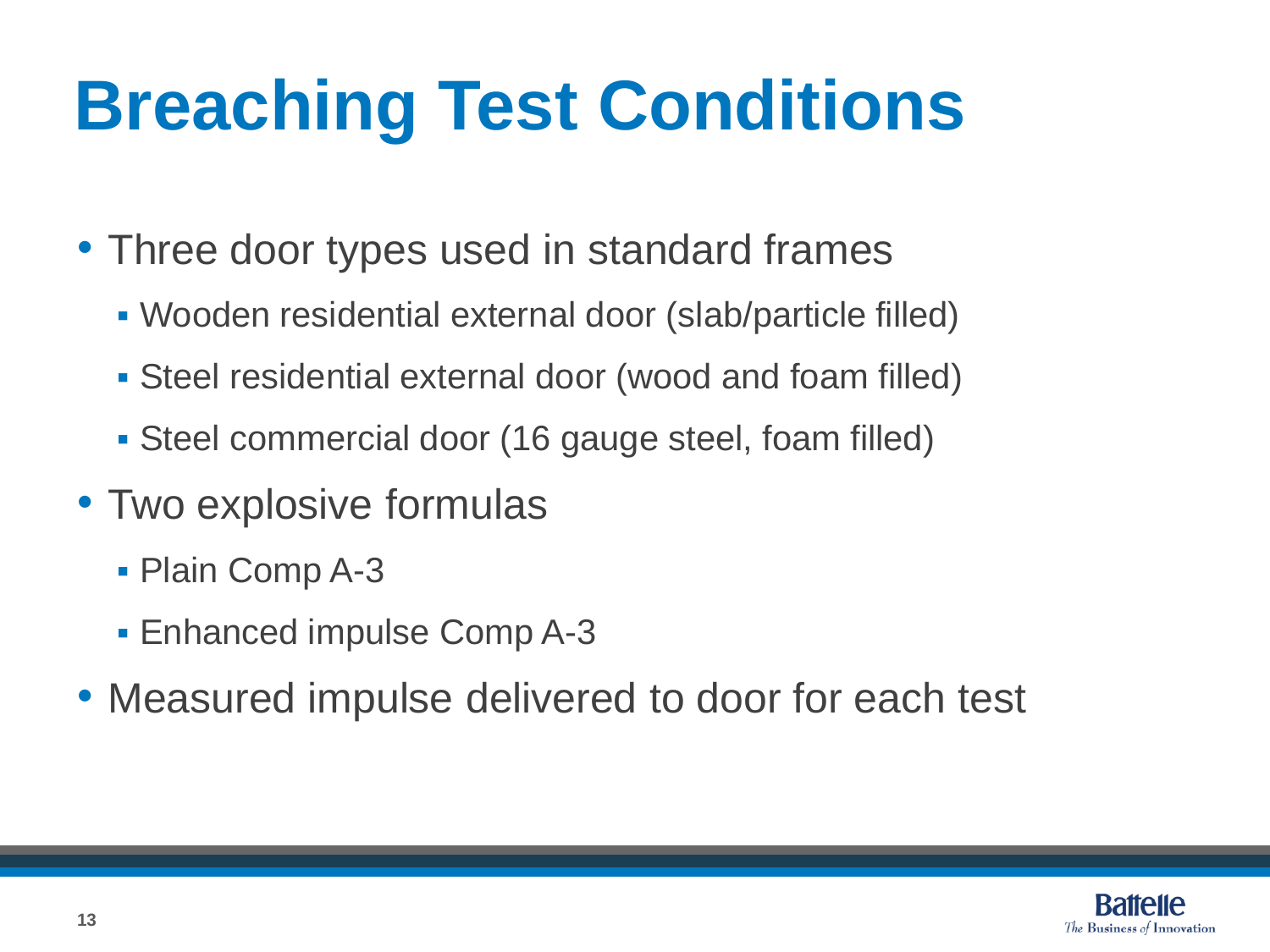### **Breaching Test Setup**



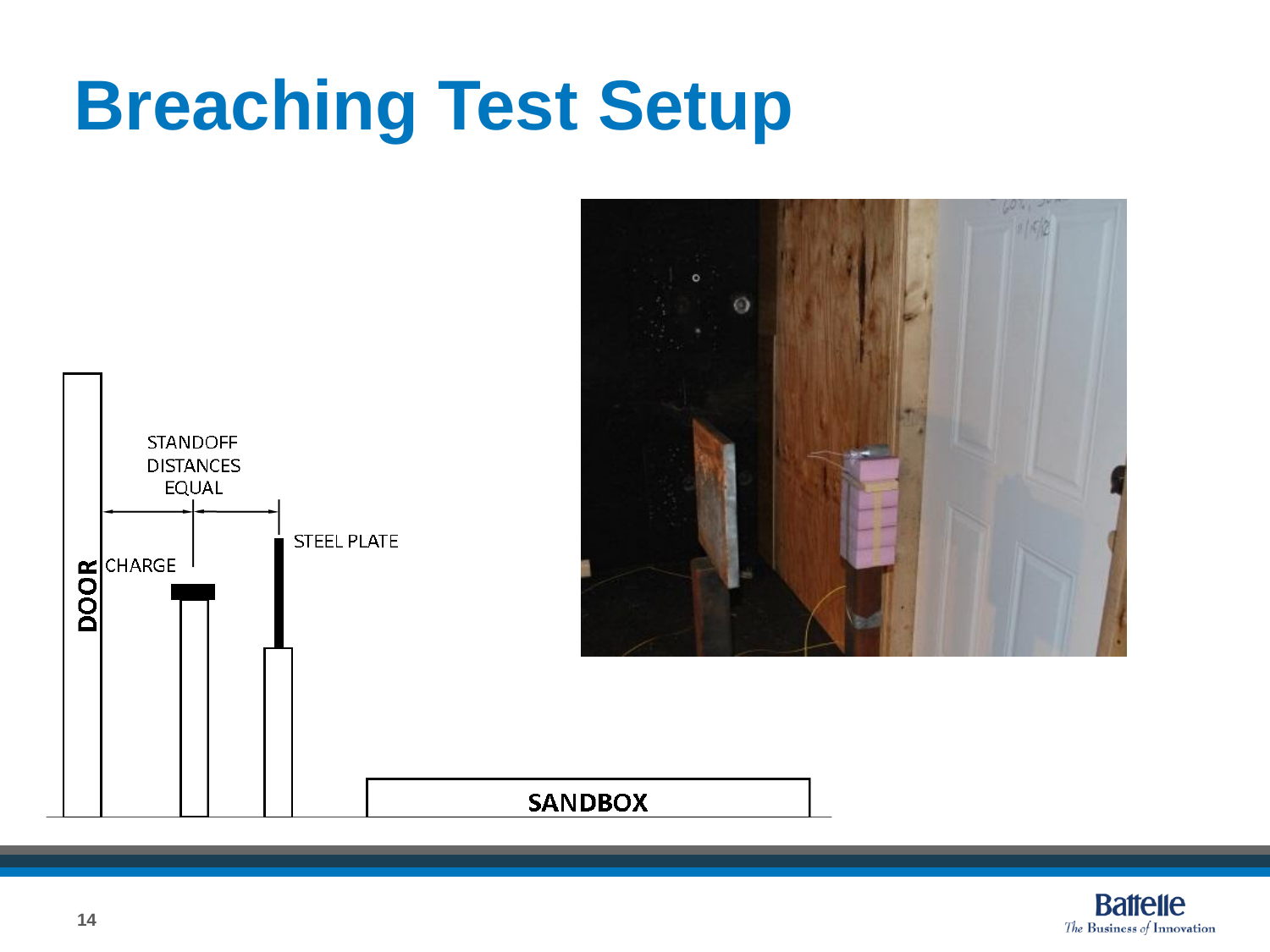### **Breaching Test Results – Wood Doors**



**Wooden Residential External Door – Plain Comp A-3 Charge**



**Wooden Residential External Door – Enhanced Comp A-3 Charge**

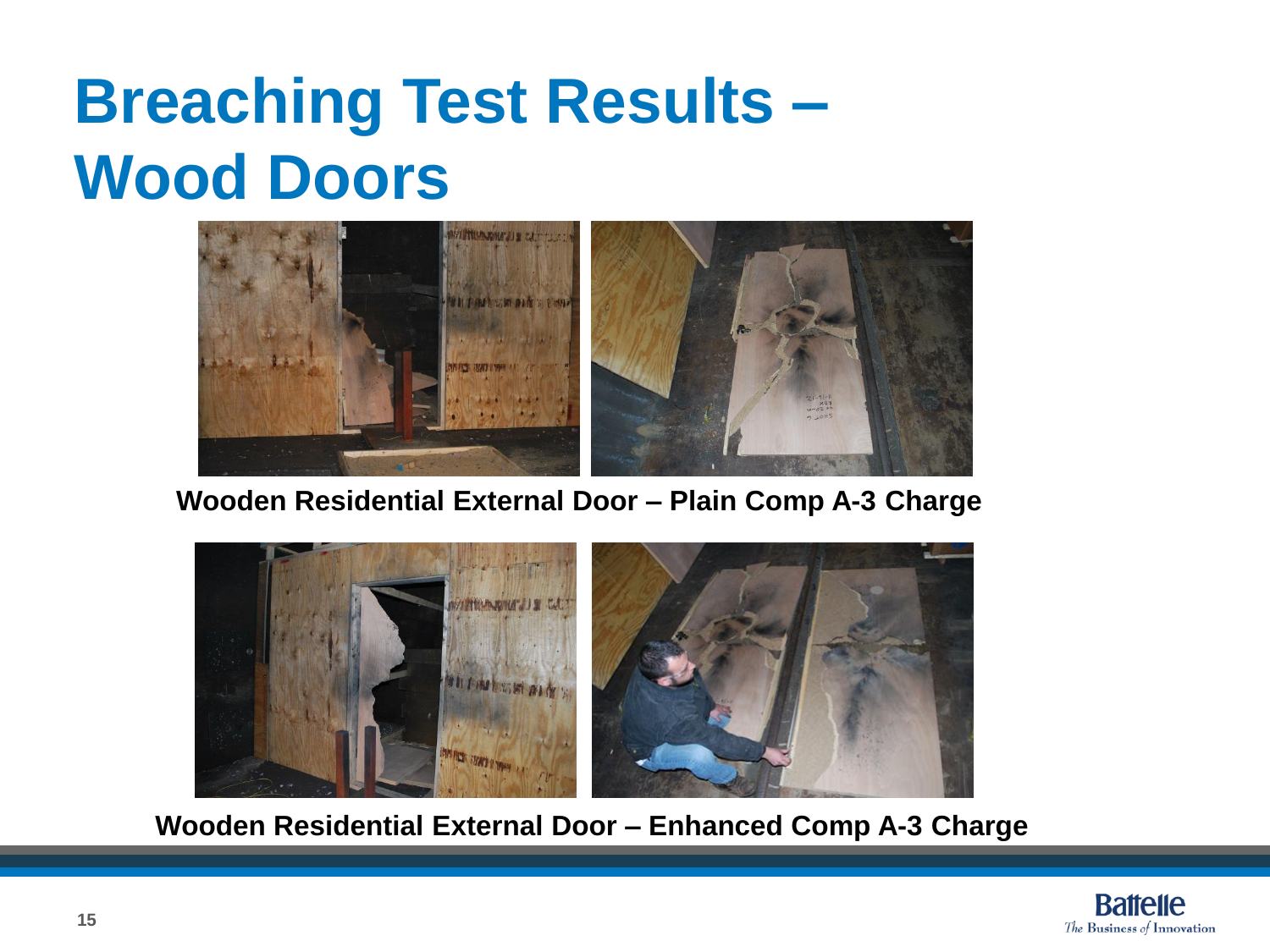### **Breaching Test Results – Steel Doors**



**Steel Residential External Door – Bare Comp A-3 Charge**



**Steel Residential External Door – Enhanced Comp A-3 Charge**

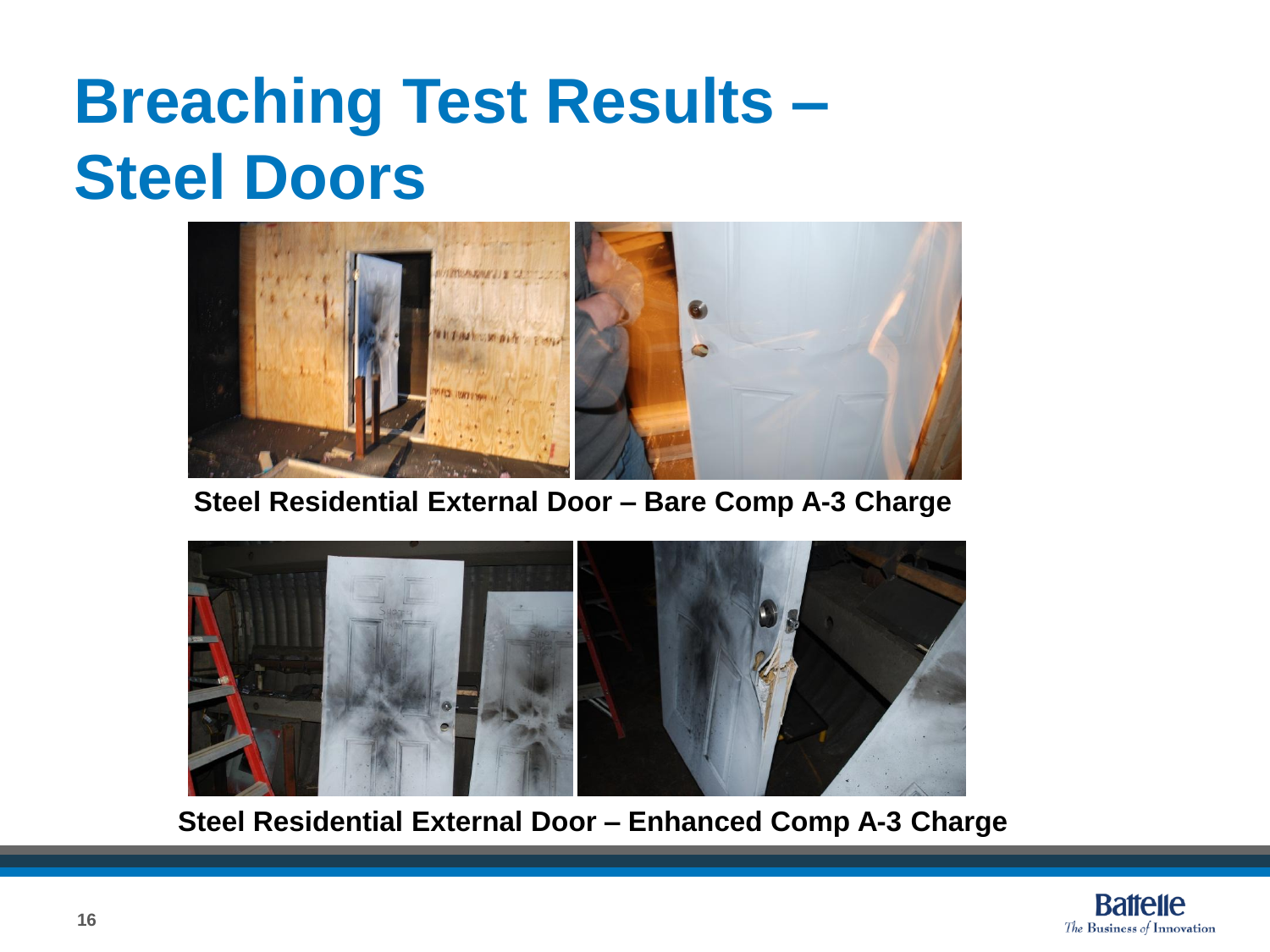## **Summary**

- Either plain high explosive (Comp A-3) or enhanced impulse formulation can defeat residential wooden and commercial steel doors in standard frames in a single shot
- Enhanced impulse formulations deliver similar impulse to plain high explosive but, with lower net explosive weight
- A door breaching charge in a 40 mm grenade is feasible